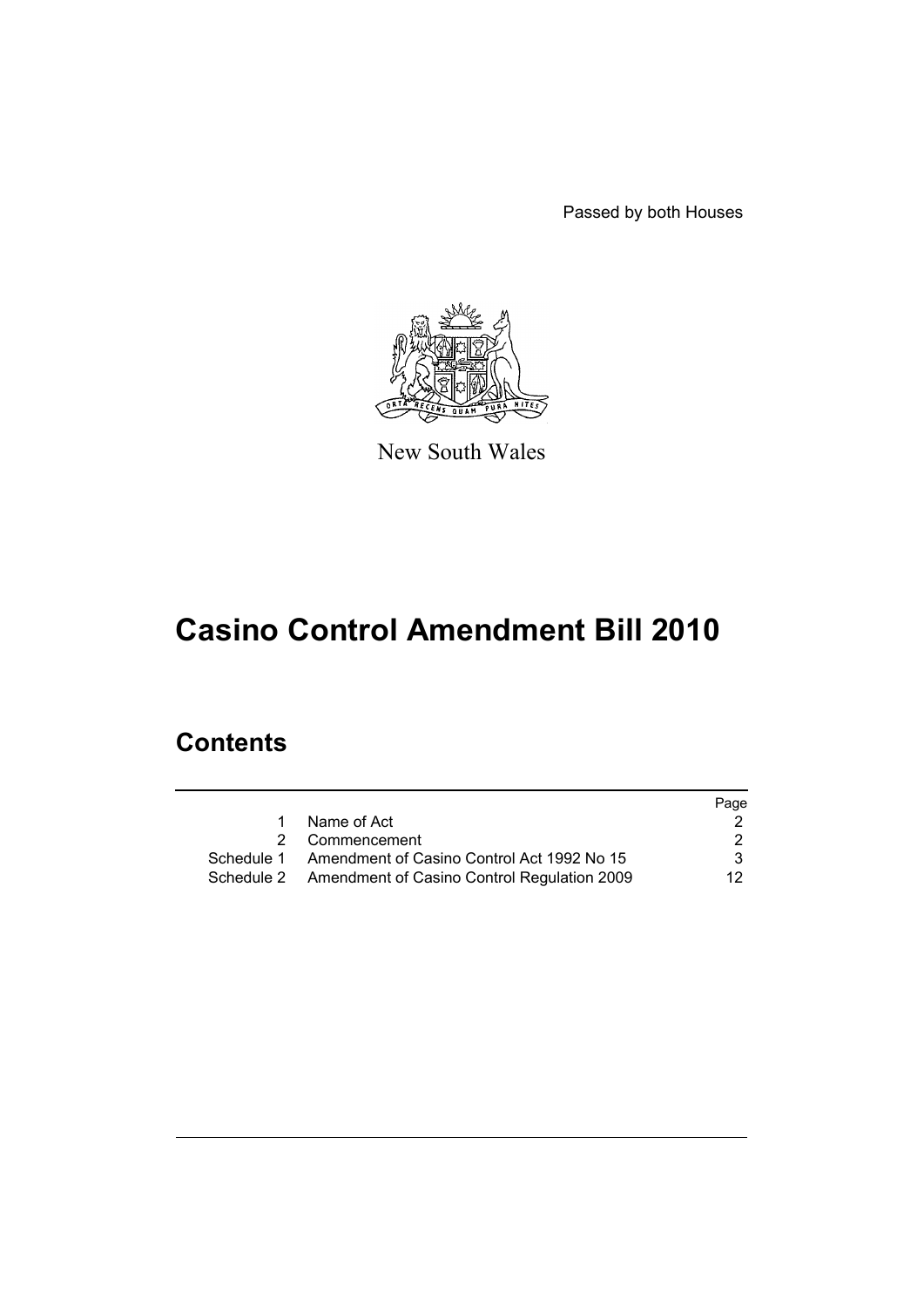*I certify that this public bill, which originated in the Legislative Assembly, has finally passed the Legislative Council and the Legislative Assembly of New South Wales.*

> *Clerk of the Legislative Assembly. Legislative Assembly, Sydney, , 2010*



New South Wales

# **Casino Control Amendment Bill 2010**

Act No , 2010

An Act to amend the *Casino Control Act 1992* to make further provision with respect to contracts concerning a casino established under that Act, the training and licensing of certain casino employees, the conduct of gaming within a casino and other matters.

*I have examined this bill and find it to correspond in all respects with the bill as finally passed by both Houses.*

*Assistant Speaker of the Legislative Assembly.*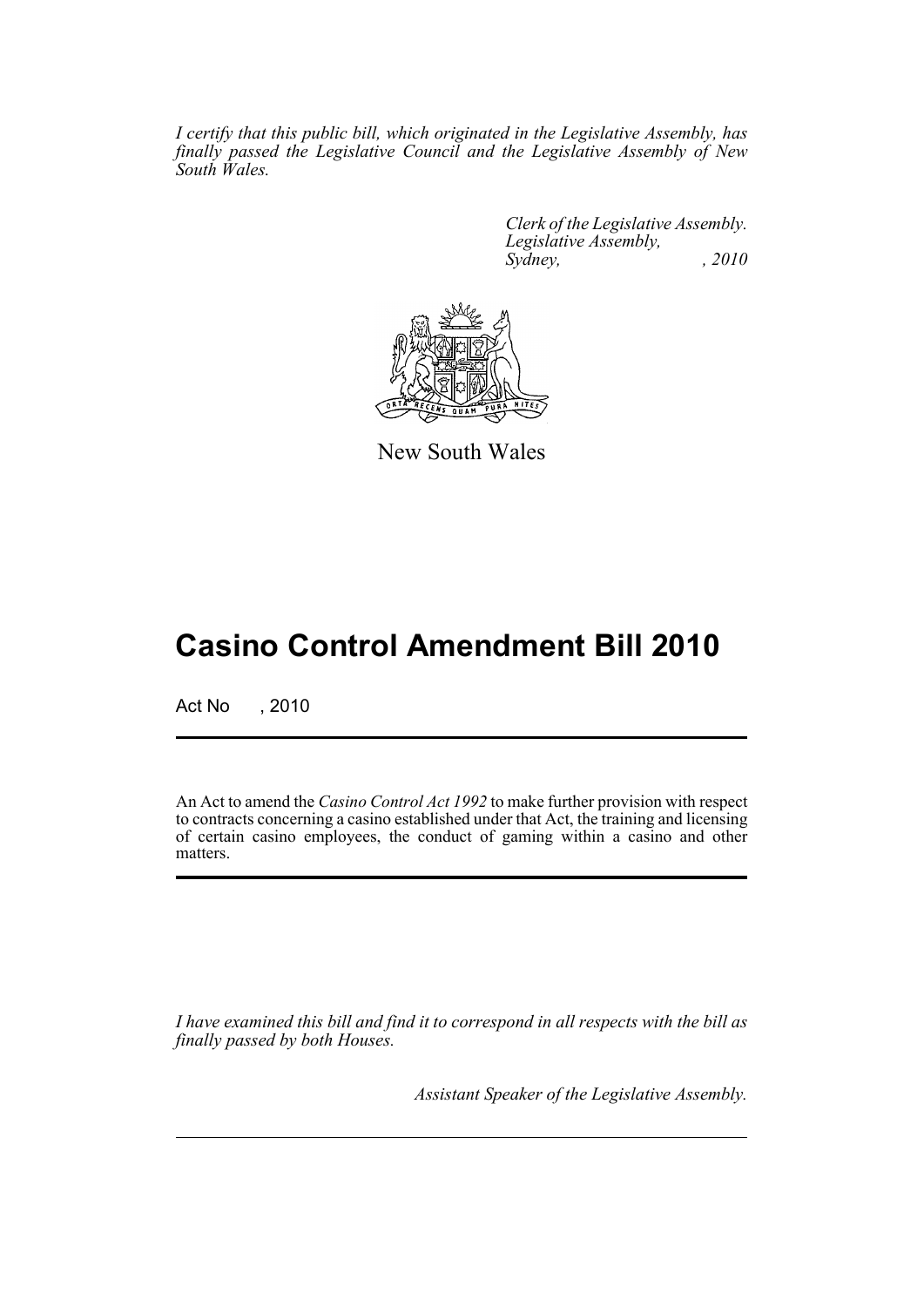## <span id="page-2-0"></span>**The Legislature of New South Wales enacts:**

## **1 Name of Act**

This Act is the *Casino Control Amendment Act 2010*.

## <span id="page-2-1"></span>**2 Commencement**

This Act commences on the date of assent to this Act.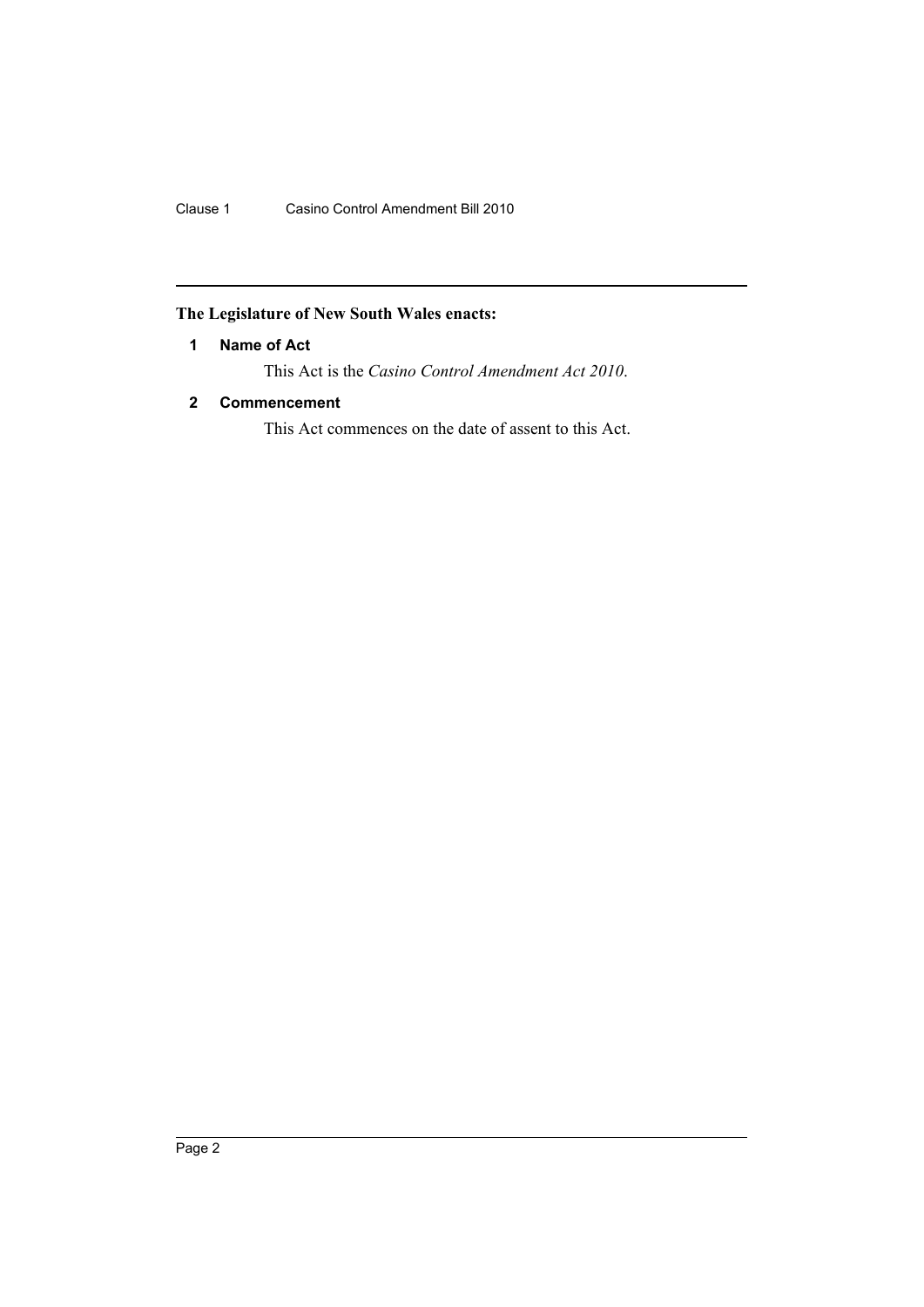Amendment of Casino Control Act 1992 No 15 Schedule 1

## <span id="page-3-0"></span>**Schedule 1 Amendment of Casino Control Act 1992 No 15**

## **[1] Section 36 Definitions**

Omit the definitions of *controlled contract* and *notifiable contract*.

Insert in alphabetical order:

*controlled contract* means:

- (a) a contract that relates to the supply or servicing of gaming equipment that has been approved by the Authority under section 68 (1), or
- (b) a contract, or class of contracts, that, in the opinion of the Authority, is materially significant to the integrity of the operation of a casino and that the Authority declares, by notice in writing to the casino operator, to be a controlled contract.

## **[2] Section 37A Requirements for notifiable contracts**

Omit the section.

# **[3] Section 42 Parties to contracts may be required to provide information**

Omit "or notifiable contract".

## **[4] Section 43 Definitions**

Insert in alphabetical order in section 43 (1):

*certificate of competency* means a certificate of competency issued under section 64.

## **[5] Section 44**

Omit the section. Insert instead:

#### **44 Special employees to be licensed and hold certificate of competency**

(1) A special employee must hold both a licence and a certificate of competency for the functions that the special employee exercises. A licence authorises the holder of the licence to exercise in or in relation to a casino the functions for which the licensee holds a certificate of competency, subject to the functions being exercised in accordance with the provisions of this Act and the conditions of the licence.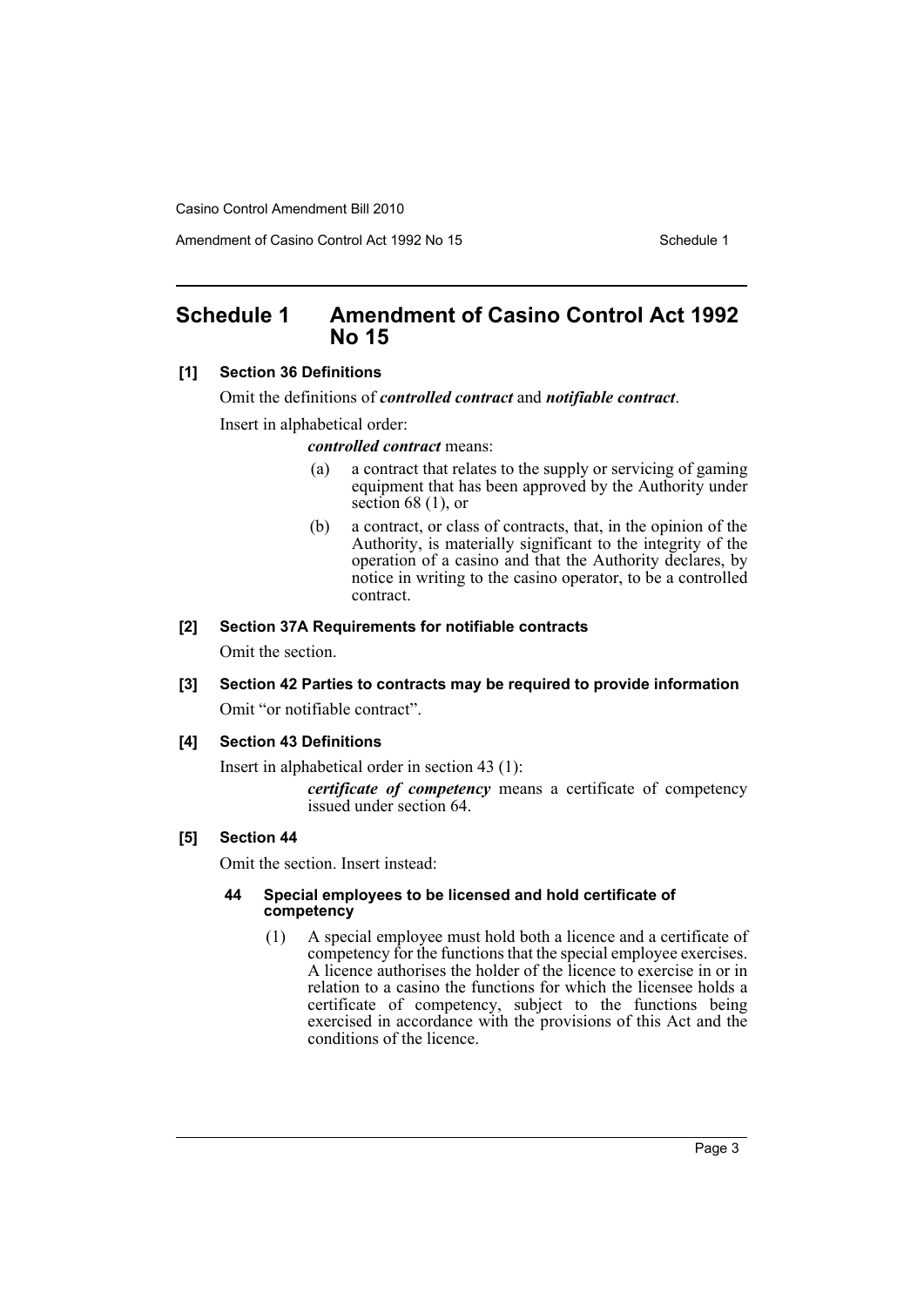Schedule 1 Amendment of Casino Control Act 1992 No 15

- (2) A person must not exercise in or in relation to a casino any of the functions of a special employee except in accordance with the authority conferred on the person by a licence. Maximum penalty: 50 penalty units.
- (3) A casino operator must not:
	- (a) employ or use the services of a person to exercise any function of a special employee in or in relation to the casino, or
	- (b) allocate or permit or suffer to be allocated to a person the exercise of any function of a special employee in or in relation to the casino,

unless the person is authorised by a licence to exercise the function concerned.

Maximum penalty: 100 penalty units.

#### **[6] Section 46 Application for licence**

Omit "application, and" from section 46 (1) (b). Insert instead "application.".

#### **[7] Section 46 (1) (c)**

Omit the paragraph.

#### **[8] Section 47 Direction to apply for licence—persons who have special relationship with casino**

Insert after section 47 (3):

(3A) A person who is regarded as exercising the functions of a special employee under this section is not required to hold a certificate of competency in relation to those functions.

#### **[9] Section 47 (5)**

Insert "and hold certificate of competency" after "licensed".

#### **[10] Section 52 Determination of applications**

Omit "exercise the functions that the proposed licence will authorise the person to exercise" from section 52 (2).

Insert instead "hold a licence".

### **[11] Section 52 (3) (b)**

Omit "integrity, and". Insert instead "integrity.".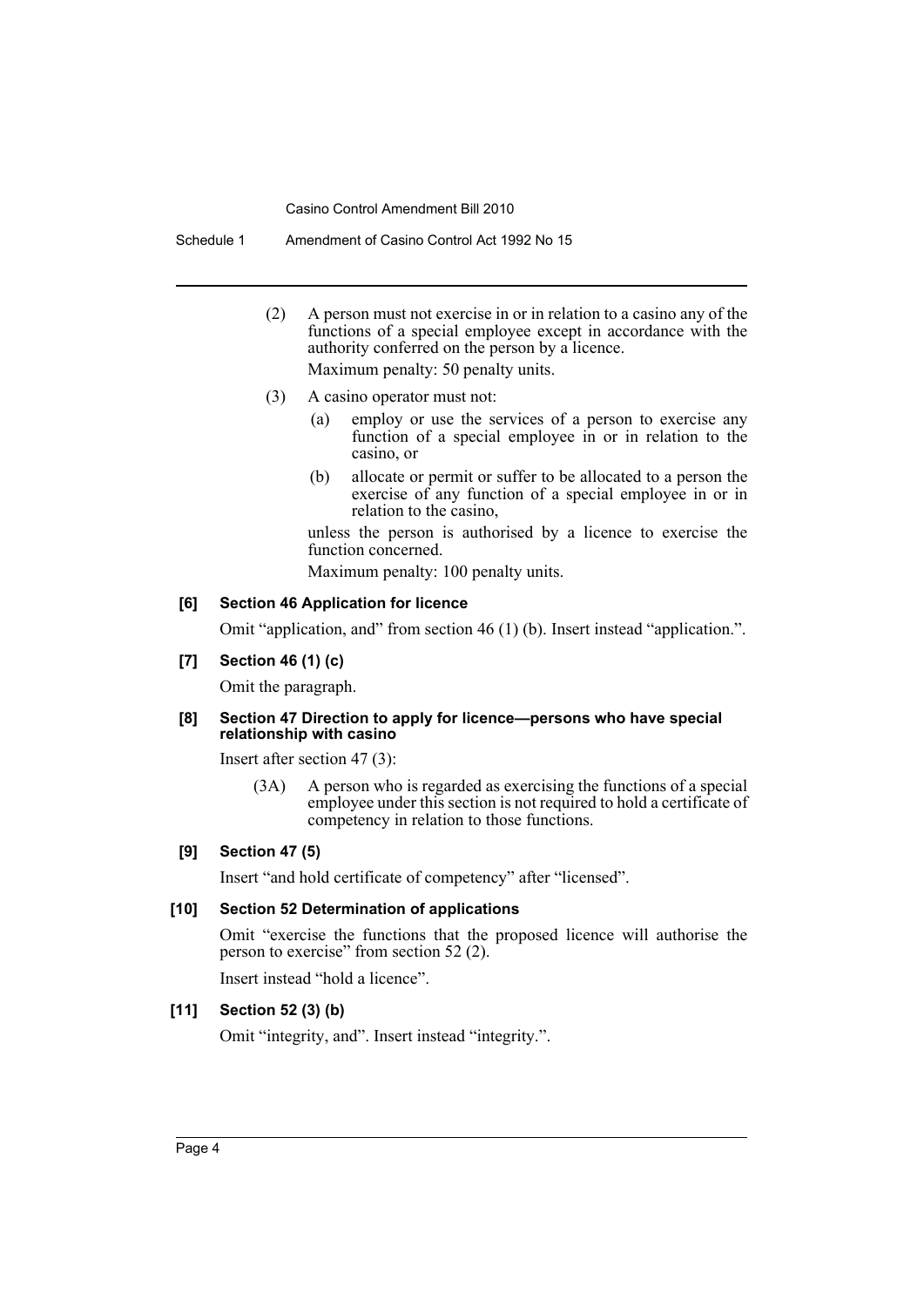## **[12] Section 52 (3) (c)**

Omit the paragraph.

# **[13] Section 57 Variation of licence**

Omit the section.

## **[14] Section 59 Disciplinary action against licensee**

Omit paragraph (b) from the definition of *disciplinary action* in section 59 (1).

## **[15] Section 64**

Omit the section. Insert instead:

## **64 Training courses and certificates of competency for employees**

- (1) Certificates of competency for the functions of special employees are issued by a casino operator.
- (2) A casino operator may issue a certificate of competency to a person for any functions of a special employee only if satisfied that:
	- (a) the person has completed training in those functions and in responsible practices for the conduct of gaming, being training provided by the casino operator, or
	- (b) the person has completed other training, or has qualifications, that the casino operator considers appropriate for the exercise of those functions and that include training or qualifications in responsible practices for the conduct of gaming.
- (3) A casino operator must not issue a certificate of competency unless the training or qualifications on the basis of which the certificate is to be issued complies with any standards or other requirements set by the Authority from time to time.
- (4) A certificate of competency must specify the functions of a special employee for which it is issued and the date of its issue.
- (5) A casino operator must maintain records of all training provided and certificates issued by the operator under this section and must at the request of the Authority provide the Authority with access to those records (including records maintained in an electronic format).
- (6) It is a condition of a casino licence that the casino operator must comply with the requirements of this section.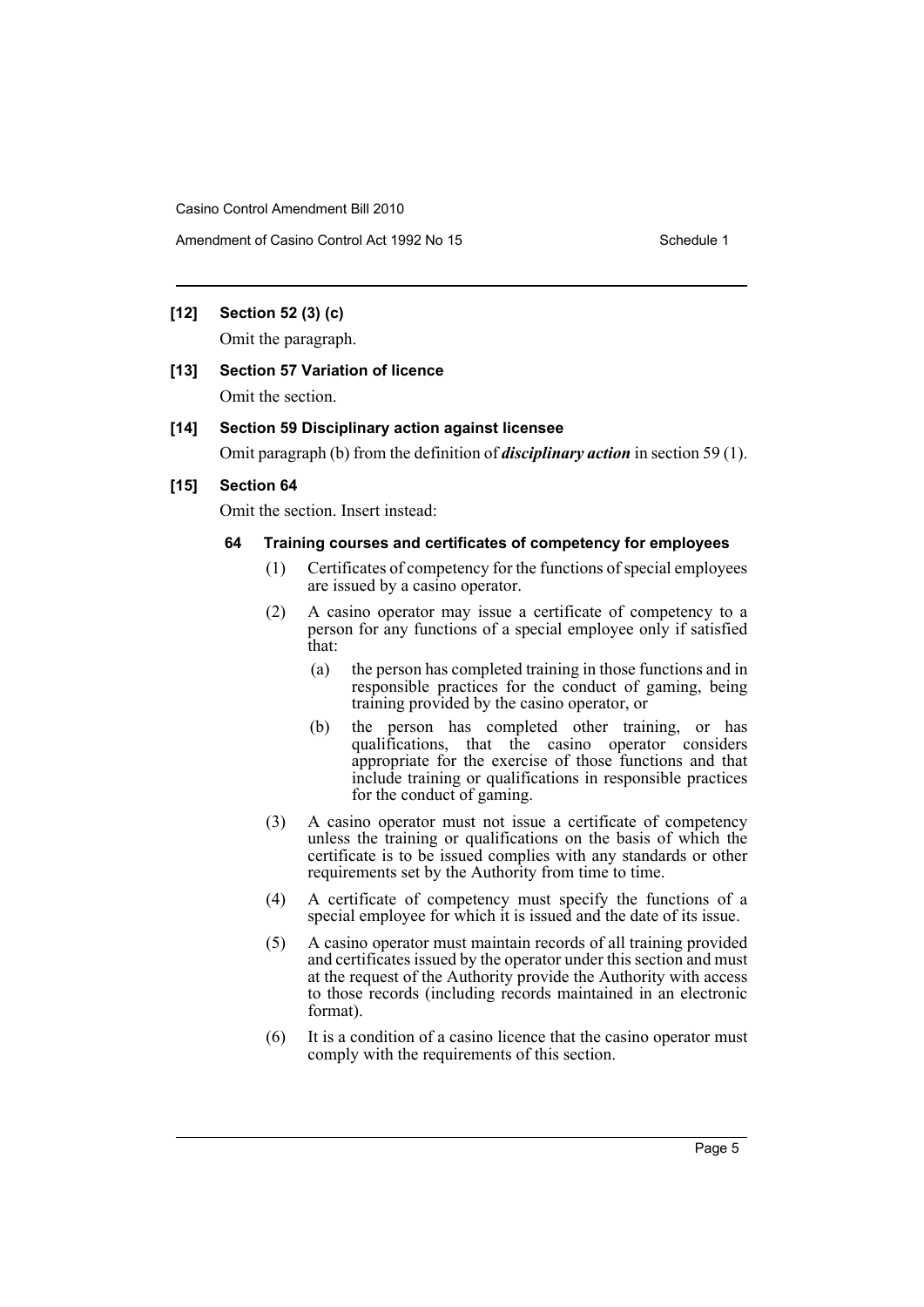Schedule 1 Amendment of Casino Control Act 1992 No 15

#### **[16] Section 70 Conduct of gaming**

Insert "(except secondary gaming equipment)" after "gaming equipment" in section  $70(1)$  (a).

#### **[17] Section 70 (1) (b)**

Omit "any other device approved by the Authority for the purpose".

Insert instead "by using any other device or method that may be required or allowed under the rules of the relevant game (as approved under section 66 $(1)$ ".

## **[18] Section 70 (1) (c)**

Insert "unless the game rules require or provide for another method" after "operator".

### **[19] Section 70 (1) (d)**

Omit "in money". Insert instead "by any other means".

## **[20] Section 70 (1) (f)**

Omit "or non-monetary prize".

Insert instead ", non-monetary prize or other means".

## **[21] Section 70 (1) (g)**

Omit "patrons". Insert instead "persons outside the casino".

#### **[22] Section 70 (2)**

Insert at the end of the subsection:

**Note.** The requirements in subsection (2) are subject to the operation of the *Anti-Money Laundering and Counter-Terrorism Financing Act 2006* of the Commonwealth.

#### **[23] Section 70 (3)**

Insert after section 70 (2):

(3) In this section, *secondary gaming equipment* means gaming equipment that is not an intrinsic element of gaming and is of a class that the Authority has identified as secondary gaming equipment by notice in writing to the casino operator.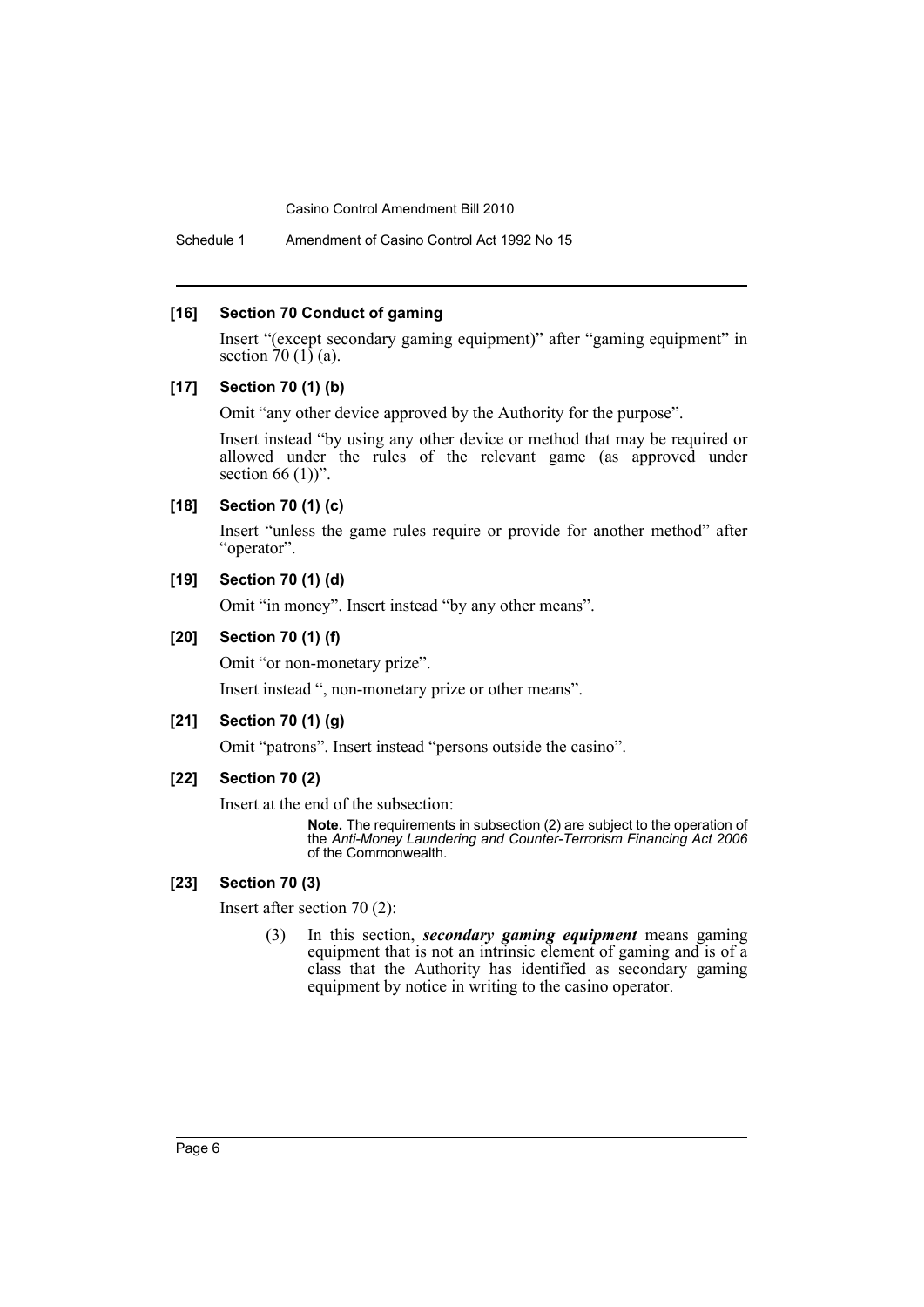Amendment of Casino Control Act 1992 No 15 Schedule 1

#### **[24] Section 76 Junkets and inducements**

Omit the definition of *junket* from section 76 (3). Insert instead:

#### *junket* means:

- (a) an arrangement involving a person (or a group of people) who is introduced to a casino operator by a promoter who receives a commission based on the turnover of play in the casino attributable to the person or persons introduced by the promoter (or otherwise calculated by reference to such play), or
- (b) an arrangement for the promotion of gaming in a casino by groups of people (usually involving arrangements for the provision of transportation, accommodation, food, drink and entertainment for participants in the arrangements, some or all of which are paid for by the casino operator or are otherwise provided on a complimentary basis).

#### **[25] Section 79 Exclusion of persons from casino**

Insert after section 79 (4):

(4A) It is a condition of a casino licence that the casino operator must, as soon as practicable after a written order is given to a person under this section by the operator following a direction given under section 81, cause notice of the order to be given to the Commissioner of Police.

#### **[26] Section 81 Commissioner of Police may direct that person be excluded from casino and casino precinct**

Omit section 81 (8). Insert instead:

- (8) The Commissioner of Police is to:
	- (a) notify the appropriate authority in each State or Territory of the making of an exclusion order following a direction given under subsection (1) and the revocation of any such order, and
	- (b) provide the appropriate authorities with the name of the person subject to the exclusion order and, where practicable, a photograph of that person.

#### (9) In this section:

*appropriate authority* means:

(a) in relation to the Australian Capital Territory—the Commissioner of the Australian Federal Police, or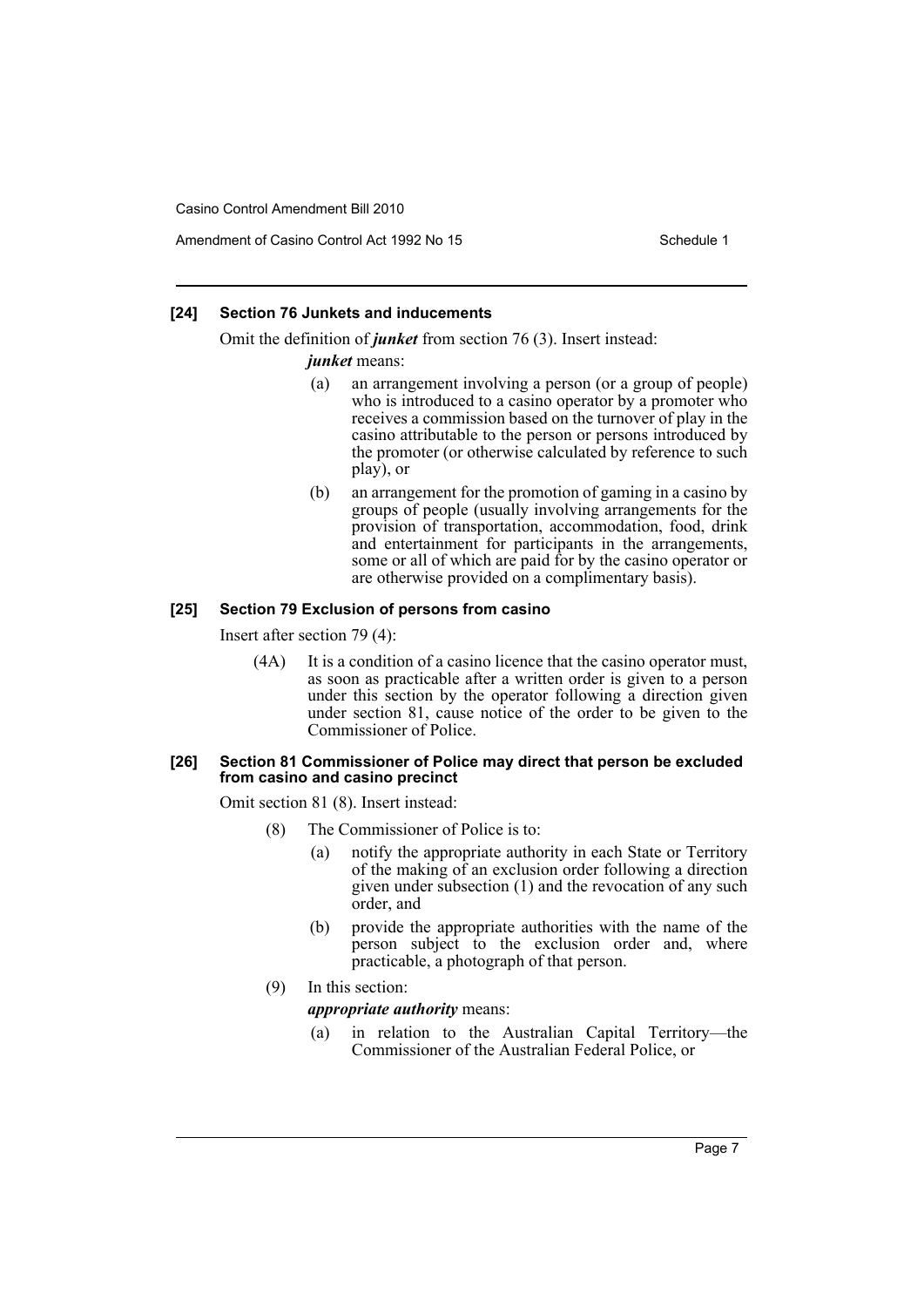Schedule 1 Amendment of Casino Control Act 1992 No 15

(b) in relation to a State or Territory (other than the Australian Capital Territory)—an authority exercising, in relation to the police force of that State or Territory, functions corresponding to those of the Commissioner of Police in relation to the NSW Police Force.

#### **[27] Section 81A**

Insert after section 81:

#### **81A Direction to be made in relation to exclusion orders in other States and Territories**

- (1) The Commissioner of Police is to give a direction under section 81 (1) in relation to a person if the Commissioner becomes aware that the person is subject to exclusion from another casino following the giving of a similar direction under a corresponding law.
- (2) The direction is to be made as soon as practicable after the Commissioner becomes aware that the similar direction under a corresponding law has been given.
- (3) The Commissioner is to advise the Authority of any direction given in accordance with this section as soon as practicable.
- (4) A direction given in accordance with this section in relation to a person cannot be revoked under section 82 while the person remains subject to exclusion from another casino following the giving of a similar direction under a corresponding law.
- (5) In this section:

*another casino* means premises, or part of premises, defined as a casino for the time being under an Act of another State, or a Territory, corresponding to this Act.

*corresponding law* means a provision of an Act of another State, or a Territory, corresponding to section 81.

#### **[28] Section 85 Removal of excluded person from casino**

Insert after section 85 (3):

- (4) No civil or criminal liability is incurred by a person to whom this section applies for any act done or omitted to be done in good faith, and in accordance with this section, to or in respect of a person.
- (5) This section does not limit or otherwise affect the civil liability of a person for negligence that causes personal injury to a person or the death of a person.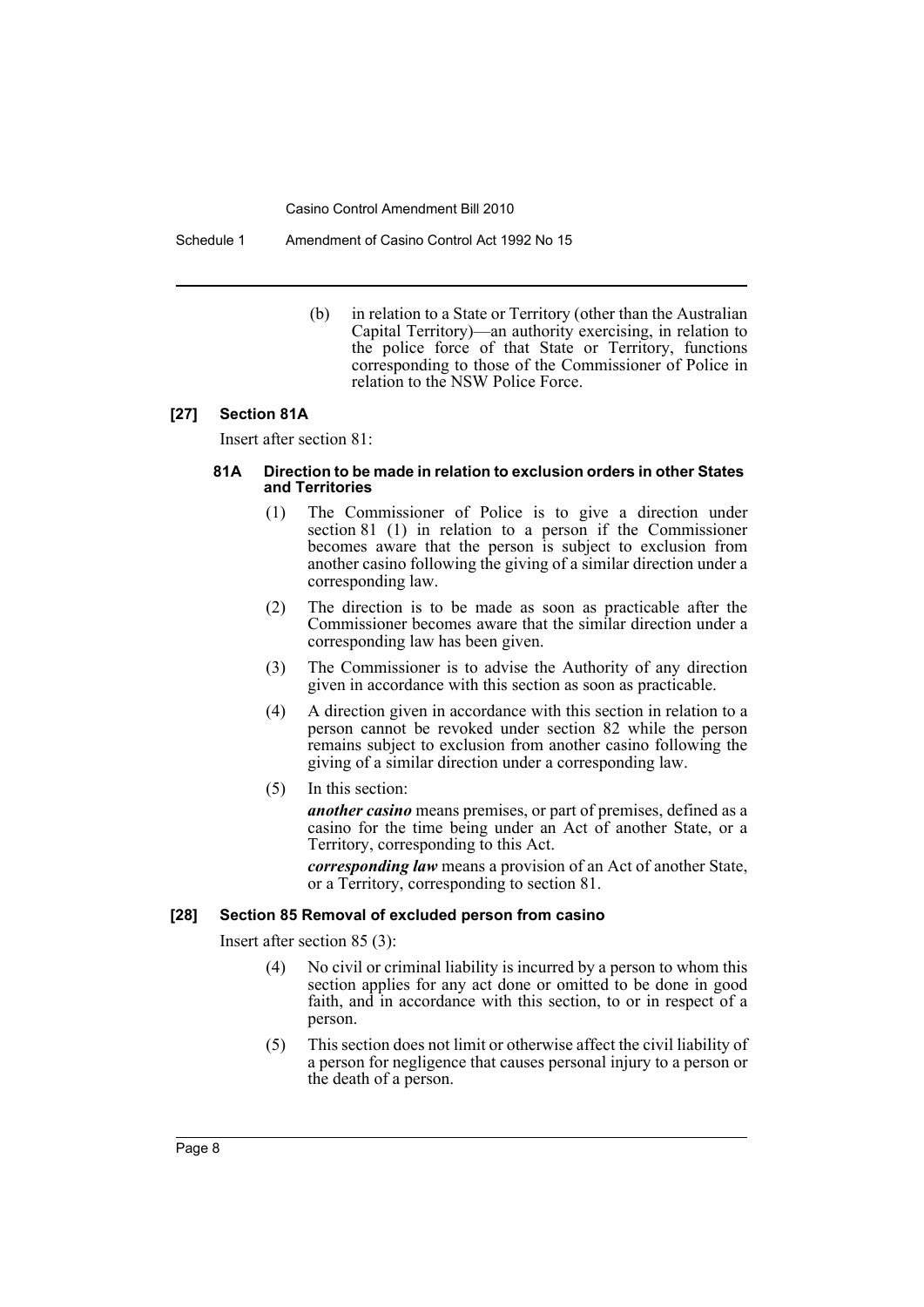Amendment of Casino Control Act 1992 No 15 Schedule 1

#### **[29] Section 85A**

Insert after section 85:

#### **85A Protection from liability—exclusion of persons from casino**

- (1) No civil liability is incurred by a protected person for any loss arising from or in connection with gaming in a casino that an excluded person suffers as a result of:
	- (a) an innocent failure to prevent the excluded person from entering or remaining in a casino, or
	- (b) an innocent failure to remove the excluded person from the casino.
- (2) A failure is an *innocent failure* only if the person responsible for the failure did not know and did not have reasonable cause to suspect, at the time of the failure, that the person concerned was an excluded person.
- (3) In this section:

*excluded person* means a person who is the subject of an exclusion order.

*protected person* means each of the following persons:

- (a) the person for the time being in charge of a casino,
- (b) a casino operator,
- (c) an agent of a casino operator,
- (d) a casino employee.

#### **[30] Section 124 Approved system of controls and procedures to be implemented**

Insert ", on the Authority's own initiative or on the application of the casino operator concerned" after "fit" in section 124 (2).

## **[31] Section 154 Matters to be included in Authority's annual report**

Omit "review" from section 154 (g). Insert instead "inquiry".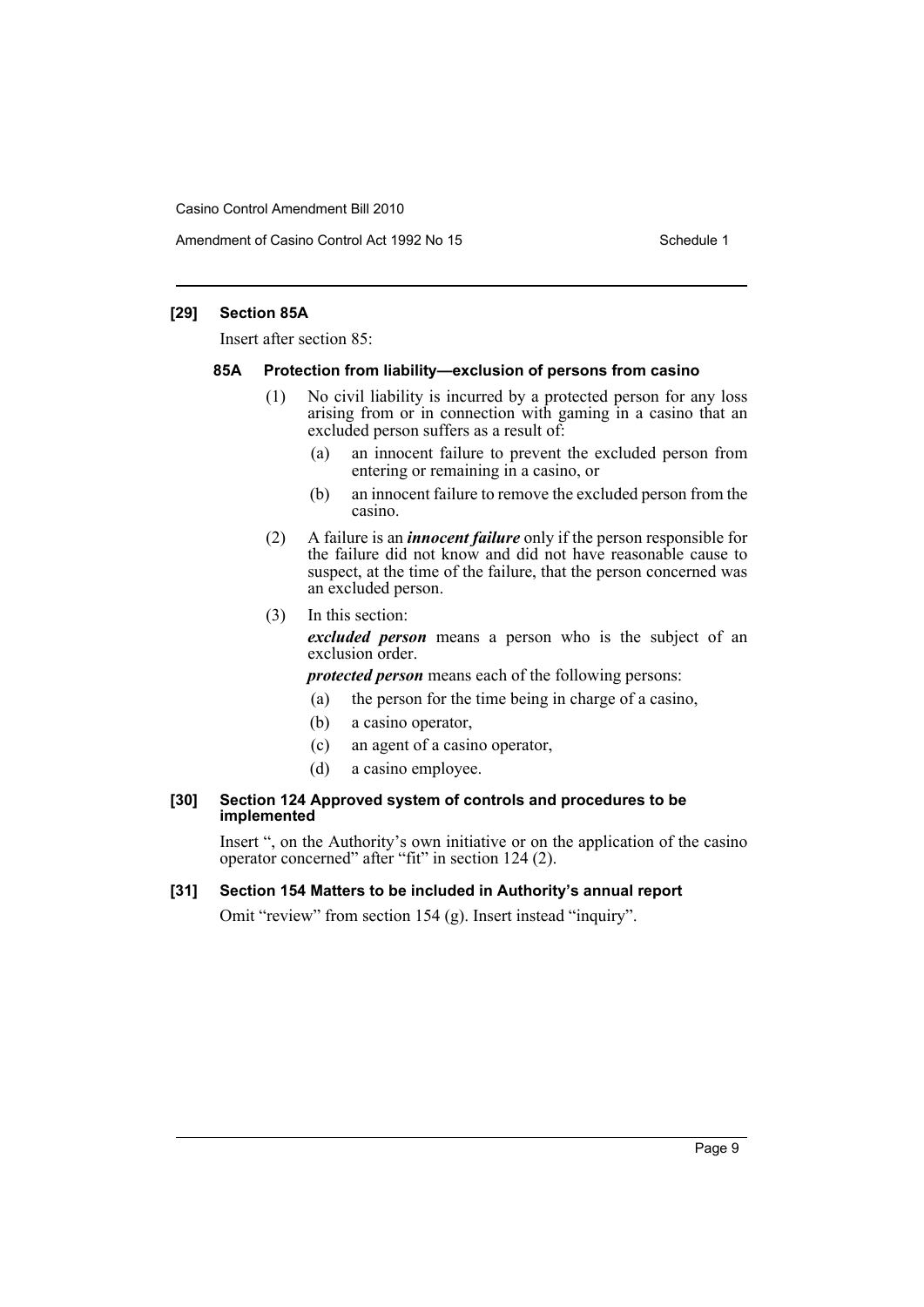Schedule 1 Amendment of Casino Control Act 1992 No 15

#### **[32] Section 164**

Insert after section 163:

#### **164 Simulated gaming allowed for certain purposes**

- (1) A casino operator may conduct gaming on a simulated basis for the purpose of training employees, testing gaming equipment and gaming procedures and demonstrating the conduct and playing of games, but only if:
	- (a) the casino operator has given notice to the Authority of the operator's intention to conduct gaming on a simulated basis, and
	- (b) no money is used and no chips are used in place of money.
- (2) Despite the provisions of any other law, the possession and use of gaming equipment as authorised by subsection (1) is lawful.

## **[33] Section 168A Penalty notices**

Omit section 168A (8). Insert instead:

(8) The amount of a penalty prescribed under this section for an offence must not exceed the maximum amount of penalty that could be imposed for the offence by a court.

## **[34] Schedule 4 Savings and transitional provisions**

Insert at the end of clause 1 (1):

*Casino Control Amendment Act 2010*

#### **[35] Schedule 4, Part 10**

Insert after clause 32:

## **Part 10 Provisions consequent on enactment of Casino Control Amendment Act 2010**

#### **33 Definition**

#### In this Part:

*amending Act* means the *Casino Control Amendment Act 2010*.

## **34 Existing controlled contracts**

The substitution of the definition of *controlled contract* by the amending Act does not apply in respect of a contract entered into before the substitution of that definition.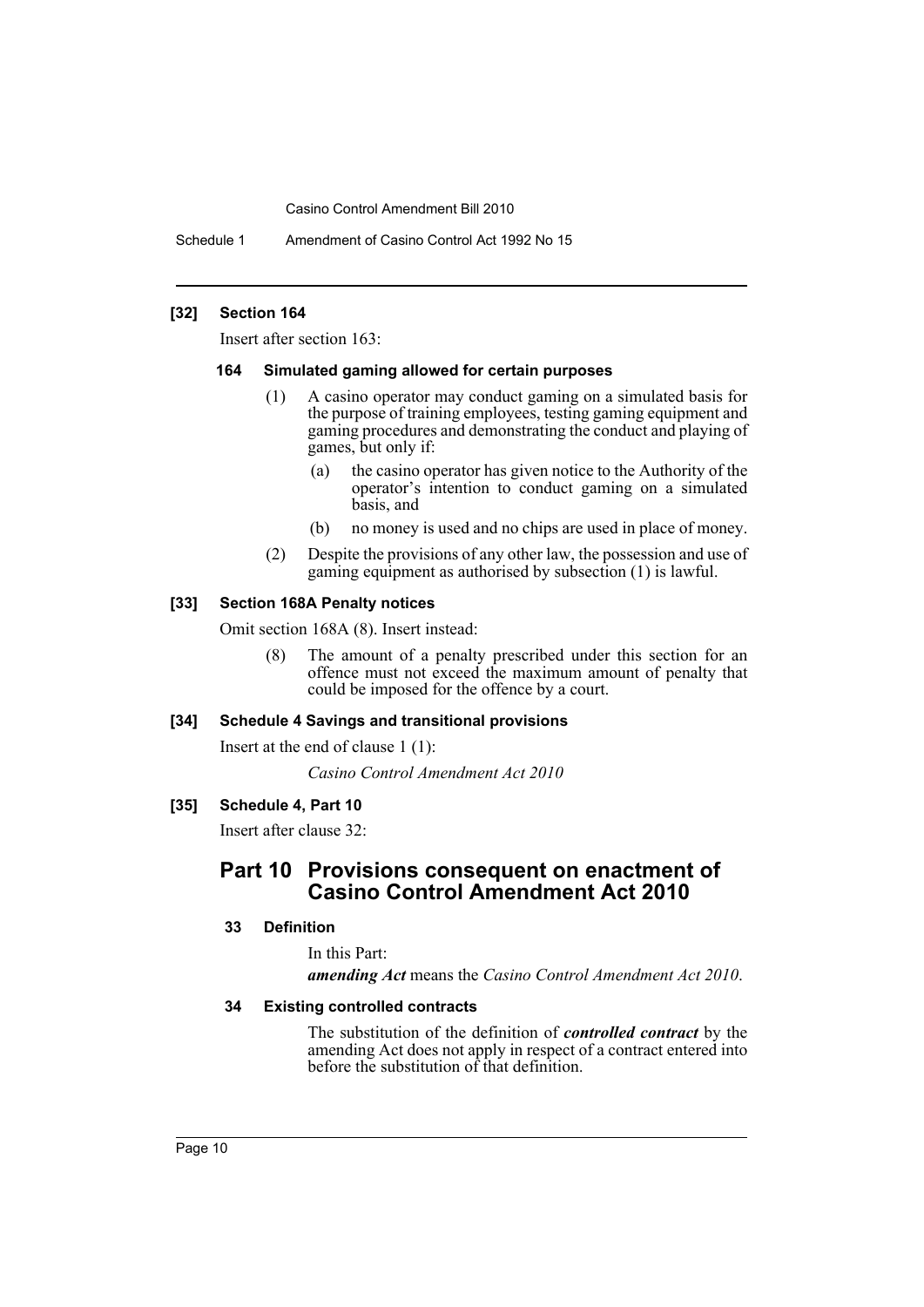Amendment of Casino Control Act 1992 No 15 Schedule 1

#### **35 Existing special employees**

A person who is the holder of a licence (an *existing licence*) under Part 4 of this Act immediately before the commencement of section 44 (as substituted by the amending Act) is deemed to have been issued on that commencement with:

- (a) a licence under that Part (as amended by the amending Act), and
- (b) a certificate of competency for the functions of a special employee that the person was authorised to exercise under the existing licence.

## **36 Protection from liability**

- (1) Section 85 (4) and (5) (as inserted by the amending Act) do not apply to liability for loss that a person suffers as a result of a failure that occurs before the commencement of those subsections.
- (2) Section 85A (as inserted by the amending Act) does not apply to liability for loss that a person suffers as a result of a failure that occurs before the commencement of that section.